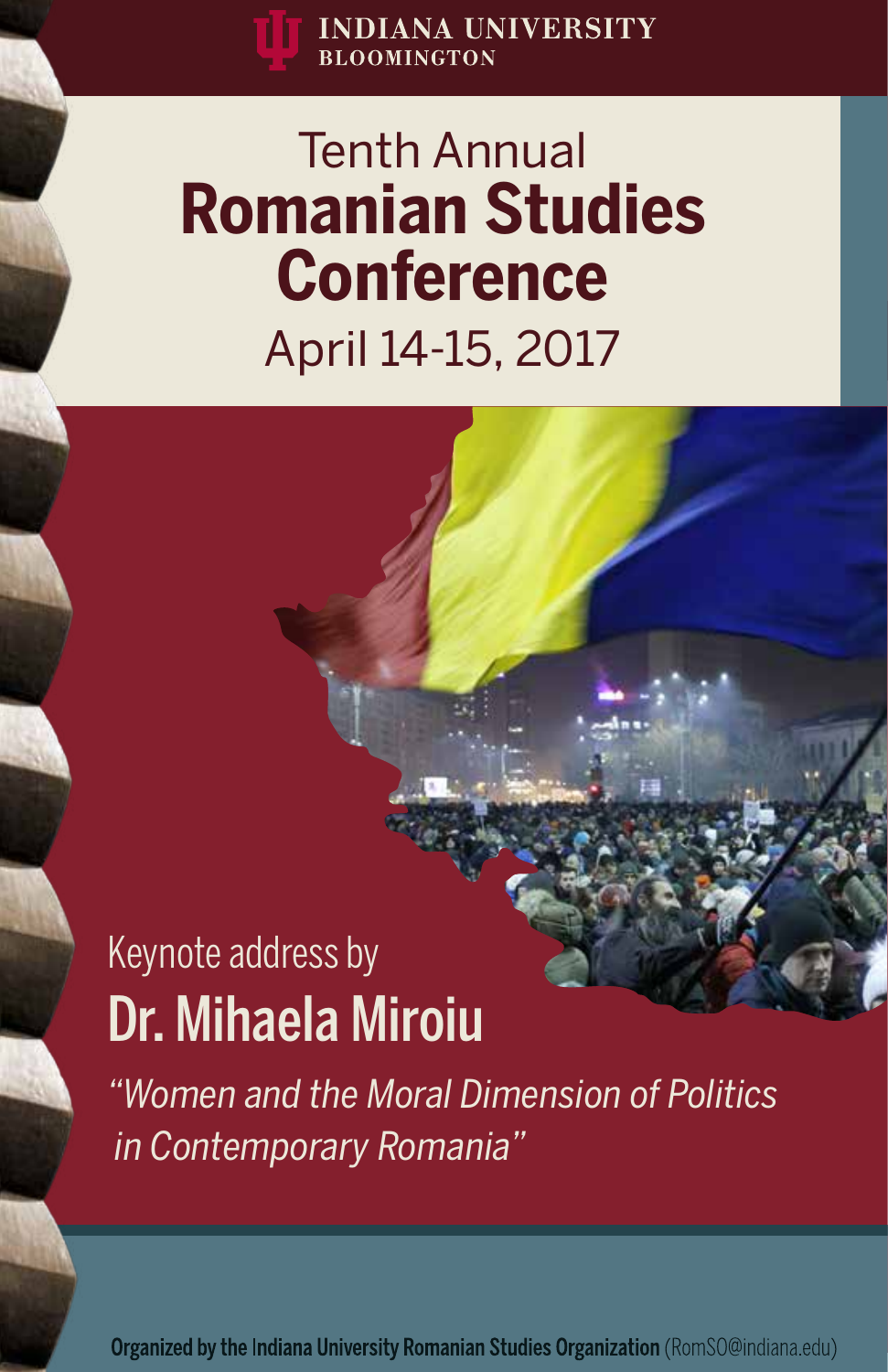## Table of Contents

| Program: Friday, April 14      |    |
|--------------------------------|----|
| Program: Saturday, April 15    | 2  |
| Panel Presenters & Biographies | 5  |
| <b>Guest Speaker</b>           | g  |
| Acknowledgments                | 10 |

## Program

## Friday, April 14

Oak Room, Indiana Memorial Union

**2:00 PM:** Opening Remarks by **Elena Popa** (Department of Anthropology, Indiana University, Bloomington)

Screening of ethnographic film "The Last Generation" (2009), **Dr. Alin Rus**, Department of Anthropology, University of Massachusetts Amherst.

**4:00 PM:** Introduction of keynote speaker by **Professor Maria Bucur-Deckard** (Department of History, Indiana University, Bloomington)

**Keynote address by Professor Mihaela Miroiu** (National School of Political Studies and Public Administration, Bucharest, Romania)

**"Women and the Moral Dimension of Politics in Contemporary Romania"**

**7:00 PM: Reception to follow**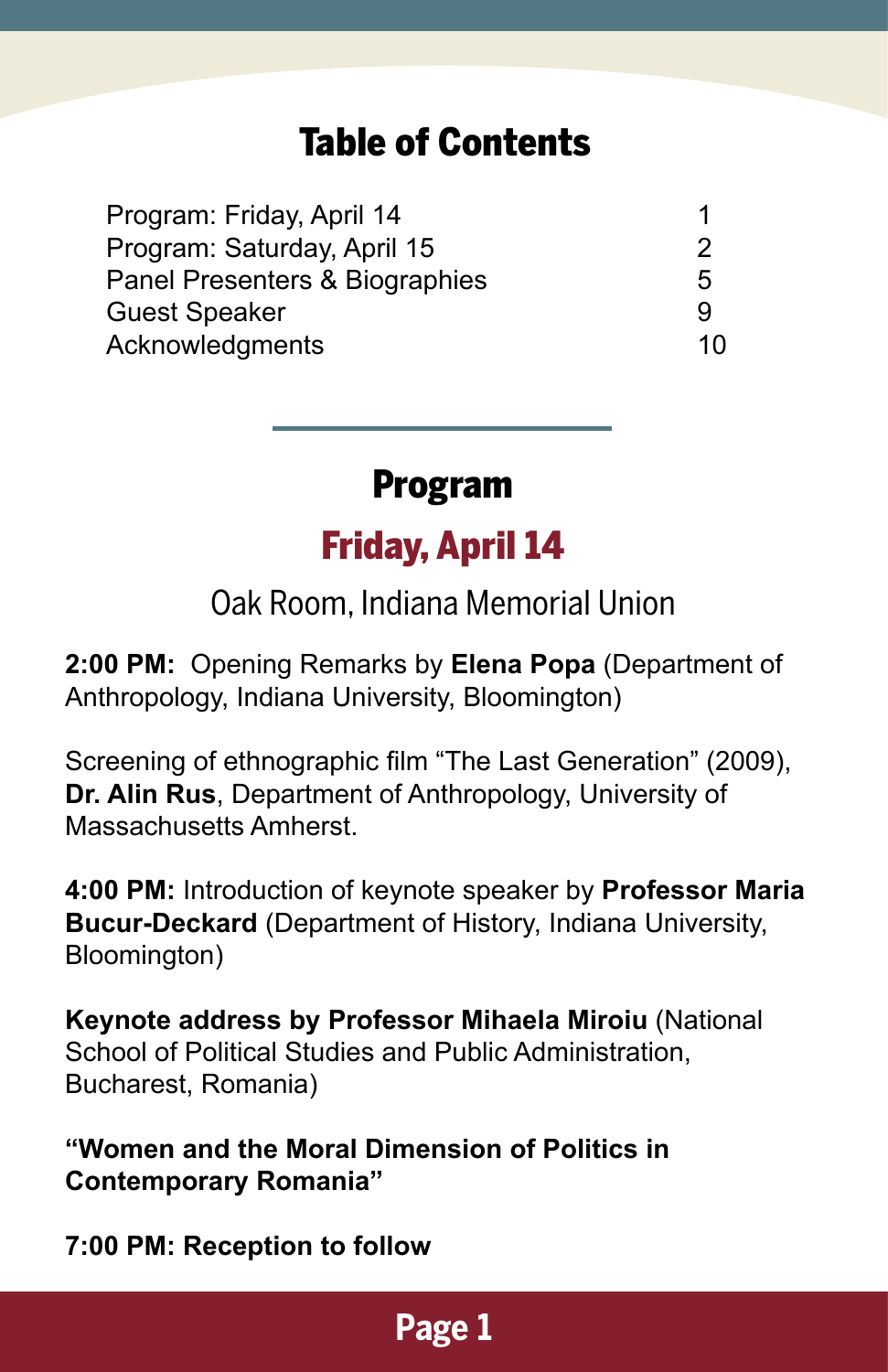## Saturday, April 15

## **Morning Session**

## Oak Room, Indiana Memorial Union

#### **9:00AM - Light breakfast in IMU Oak Room**

#### **9:30 AM–10:30 AM**

#### **Panel 1: Media and Processes of National Identity Formation**

Panel Chair: **Professor Christina Zarifopol-Illias** (Department of Classical Studies, Indiana University, Bloomington)

**Mariana Bagrin** (Academy of Sciences of Moldova, Chișinău) Restoration of the Soviet Regime in Bessarabia and Tasks regarding Media in the Early Postwar Years (1944-1947)

#### **Cameron Smith**

Vlad Ţepeş, his military campaign against the Ottoman Empire in 1462, and the forging of a Romanian national identity

#### **10:30 AM–12:00 PM**

#### **Panel 2: Charitable Giving,** *Haiducs***, and Order in Socialist Romania**

Panel Chair: **Professor Maria Bucur-Deckard** (Department of History, Indiana University, Bloomington)

**Cristian Capotescu** (University of Michigan, Ann Arbor) An Alternative Form of Relating? – Conceptualizing Moral Sentiments in Socialist Encounters

#### **Justin Ciucevich** (Ohio State University)

Outlaws and Communists: Negotiating the Image of the *Haiduc*  in Ceaușescu's Romania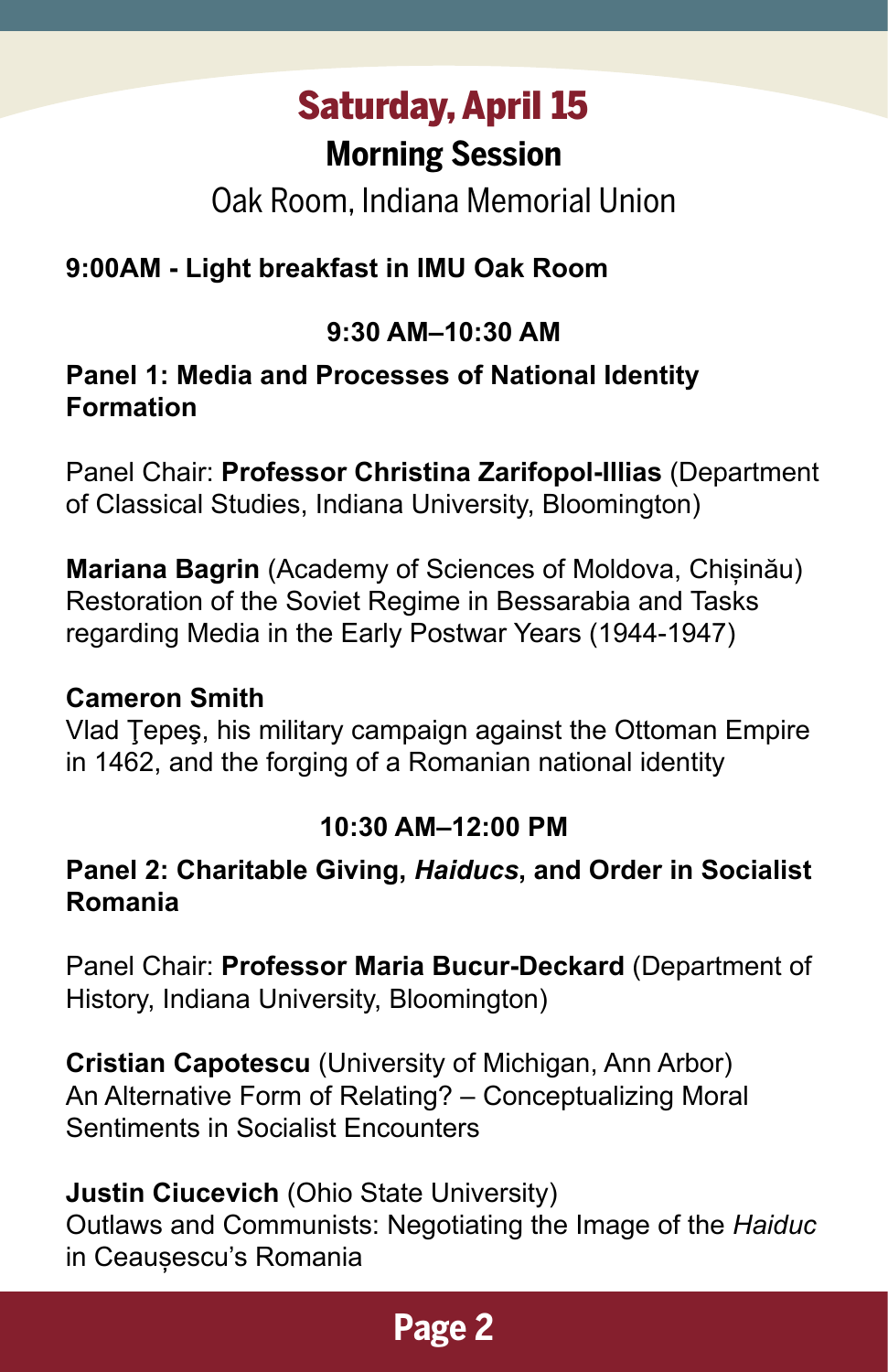**Karin Steinbrueck** (Northwestern University) The Second Earthquake: Nicolae Ceauşescu and his Regime's Abrupt Cessation of Structural Assessments of and Reinforcement Repairs to Buildings Damaged by the 1977 Earthquake in Romania

#### **12:00 PM–1:00 PM – Lunch in IMU Oak Room**

### **Afternoon Session**

Oak Room, Indiana Memorial Union

#### **1:00 PM–2:30 PM**

#### **Panel 3: Nationalism, National Heritage, and Multiculturalism: Critical Approaches**

Panel Chair: **Professor Aurelian Crăiuţu** (Department of Political Science, Indiana University, Bloomington)

**Alex R. Tipei** (University of Illinois Urbana-Champaign) Civilization and Nation: The Balkans, Europe, and Romanian Nationalism in the Early Nineteenth Century

**Alin Rus** (University of Massachusetts Amherst) Building the National Heritage in Socialist and Postsocialist Romania

**Szabolcs László** (Indiana University, Bloomington) The Rise and Fall of Multiculturalism in Postsocialist Romania: A Case Study into the Uses of a Political Concept

#### **2:30 PM–2:45 PM – Coffee Break**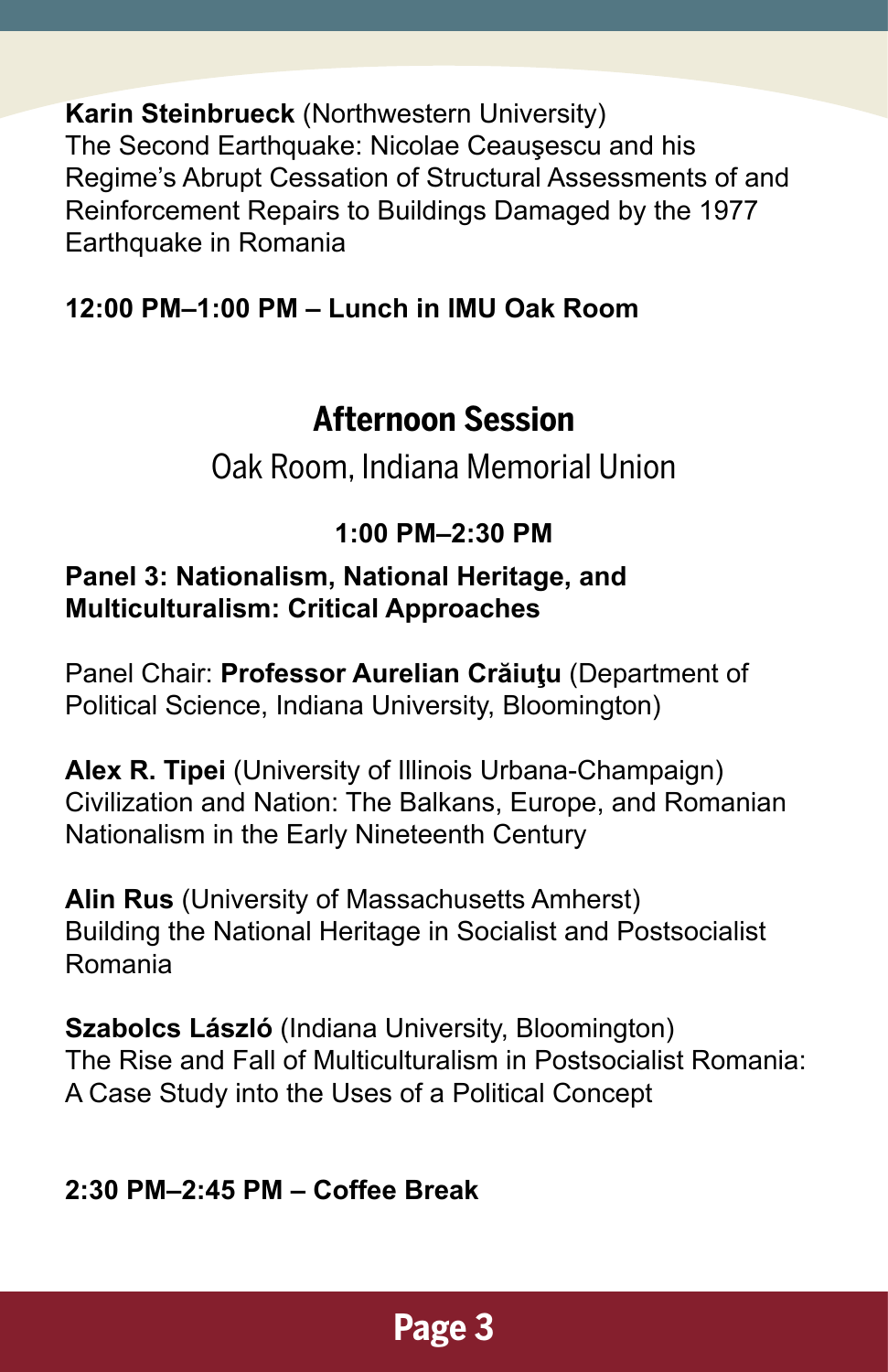#### **2:45 PM–3:45 PM**

#### **Panel 4: Religion, Nation-Building, and Conversion in Romania**

Panel Chair: **Professor Jeffrey Isaac** (Department of Political Science, Indiana University, Bloomington)

**Gelu Pacurar** (Indiana University, Bloomington) The Making of a Holy Nation: Pastoral Activity, Pilgrimage to Jerusalem, and Nationalism in Interwar Romanian Orthodoxy

#### **Bogdan Dumitru** (University of Florida)

Baptism in a Prison Cell. Nicolae Steinhardt's Conversion and the Diary of Happiness

#### **3:45 PM–4:45 PM**

#### **Panel 5: Children left behind, Fake Maternity, and Gender Bias in Candidate Selection**

Panel Chair: **Professor Mihaela Miroiu** (National School of Political Studies and Public Administration, Bucharest, Romania)

**Cătălina Florescu** (Pace University, New York City) Children Left Behind: The Empty Road in Teodora Mihai's Waiting for August (2014)

**Oana Băluță** (University of Bucharest, Romania) Is incumbency a predictor of political support for women? Does incumbency reduce gender bias in candidate selection?

#### **4:45 PM – End of Afternoon Session; Closing Remarks**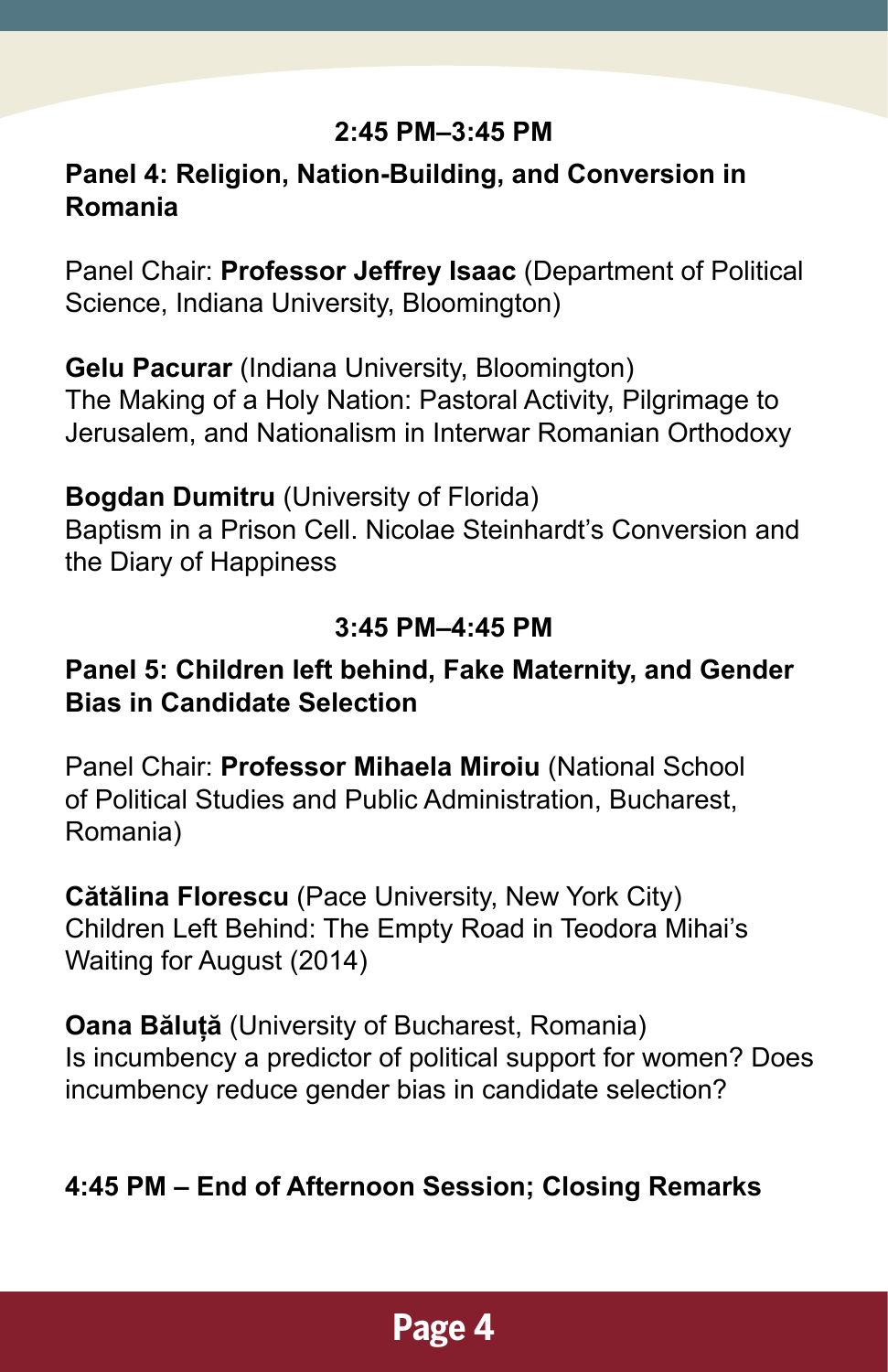## **Presenters**

**Mariana Bagrin** is a senior researcher at the Institute of History of the Academy of Sciences of Moldova, where she has been a member since 2010. She completed her undergraduate studies at Al. I. Cuza University in Iași, Romania and received her Ph.D. in history from the same university. Her primary research field is mass media in the Soviet Union, with particular emphasis on the role of the printed media as an instrument of social control during the first post-World War II decades in the Moldavian SSR. As a continuence of prior research and University teaching experience, her other areas of research include the Soviet Union's role in the Second World War (political and military aspects), Soviet-Romanian Relations and the Bessarabian Question (1918-1991), and the history of Southeastern Europe. She is married and has two children.

**Oana Băluţă** is an Associate Professor at the Faculty of Journalism and Communication Studies, University of Bucharest, and also affiliated with ICUB, the Research Institute of The University of Bucharest. She has a Ph.D. in Political Science with a thesis on gender and political interests and completed in 2015 her postdoctoral research on gender and political representation. Her main interests focus on gender political representation, gender policies, social movements. Major works: *Feminism modern reflexiv,* 2013, Tritonic Publishing House, *Impactul crizei economice asupra femeilor,* 2012, Editura Maiko (coordinator); *Parteneri egali. Competitori egali,* 2007, Maiko Publishing House (coordinator); *Şanse egale prin concilierea vieții de familie cu cariera*, 2007, Maiko Publishing House (coordinator), *Gen şi interese politice,*  2007, Polirom Publishing House (coordinator); *Gen şi putere,* 2006, Polirom Publishing House (coordinator).

**Cristian Capotescu** is doctoral candidate in History at the University of Michigan, Ann Arbor. His fields of interest include Global History, humanitarianism, and the socialist and post-socialist period in Eastern Europe. He is recipient of dissertation fellowships from ASEEES,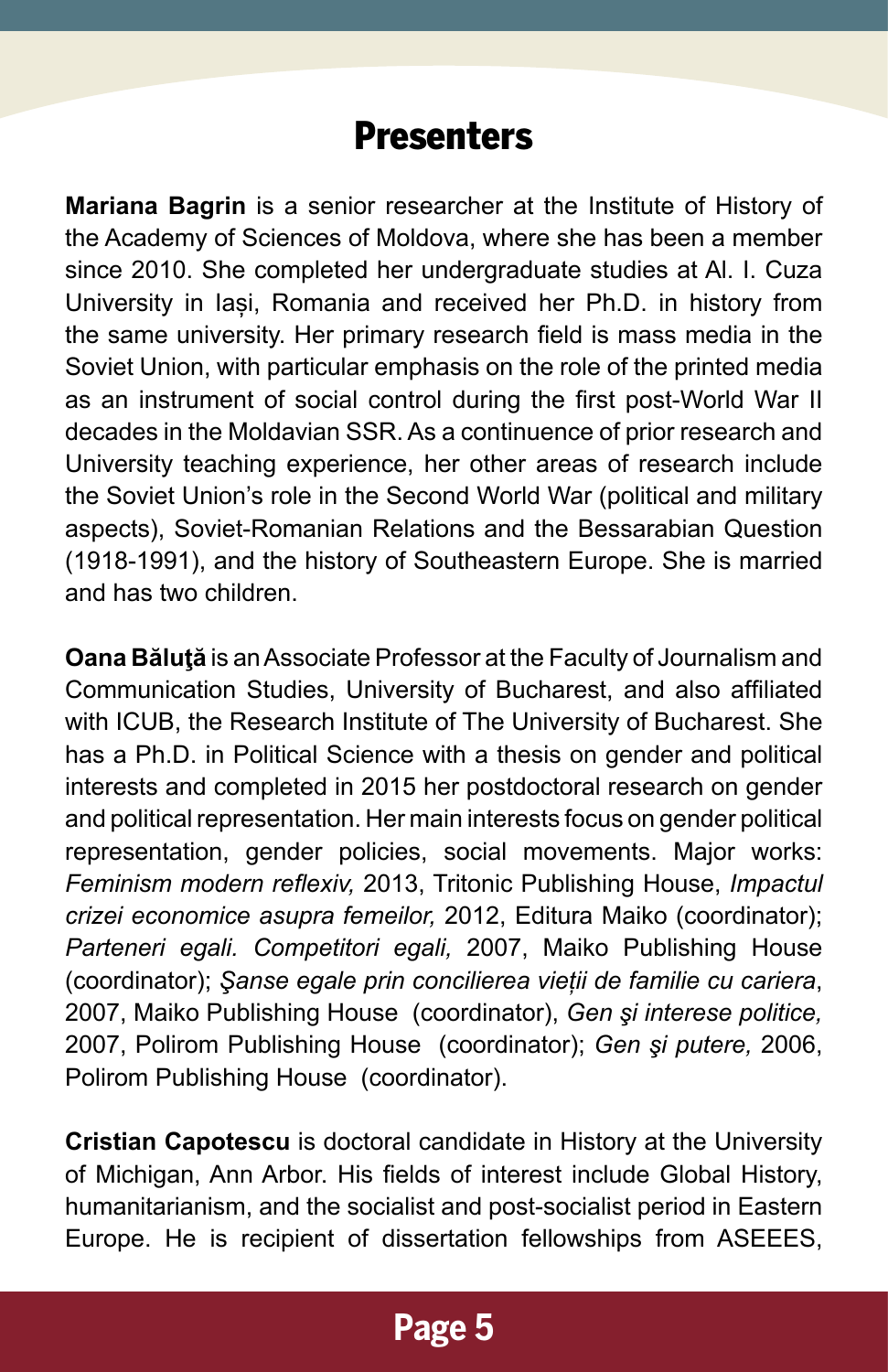Fulbright, and the Social Science Research Council. Cristian is currently writing up his dissertation after having completed fieldwork in Germany, Hungary, and Romania last year.

**Justin Ciucevich** is a Master's student at the Center for Slavic and East European Studies, with a specialization in Romanian history, at The Ohio State University. He is interested in how national heroes are constructed under authoritarian regimes in order to gain legitimacy and popular support. More specifically, his current research examines the use of the *haiduc* figure as a Romanian national hero during the period of "national communism" (1965-1989) in Romania.

**Bogdan Dumitru** graduated from Babeș-Bolyai University in Cluj-Napoca, Romania, with a B.A. in History and an M.A. in Jewish Studies. He currently is a second-year Ph.D. student in the History Department at the University of Florida. His research interests primarily include nationalism and nationalization, as well as social, cultural, and religious history of East Central Europe during the nineteenth and the first half of the twentieth century. Dumitru's ongoing research project on interethnic relations in Transylvania (1900-1948) focuses on how the everyday interactions at the local level between Romanians, Hungarians, and Jews can further our understanding of such phenomena and concepts like ethnicity, nationalism, and antisemitism.

**Cătălina Florina Florescu** was born in Romania and came to the United States of America decades ago with the intention to further her education and then return home. She earned her Ph.D. in Comparative Literature from Purdue University with a thesis that focused on cultural studies placed at the intersection of literature and medical humanities. Even though she did not return to Romania as originally planned, she has continued to promote her beloved Romanian culture and literature via various writings, scholarly presentations, and teaching. Presently, she edits a collection about immigration in literature and cinema, a collection that will be published next year: *Transnational Narratives of Englishness in Exile*. She is also the author of four books: *Transacting Sites of the Liminal Bodily Spaces* (literary criticism, narrative medicine;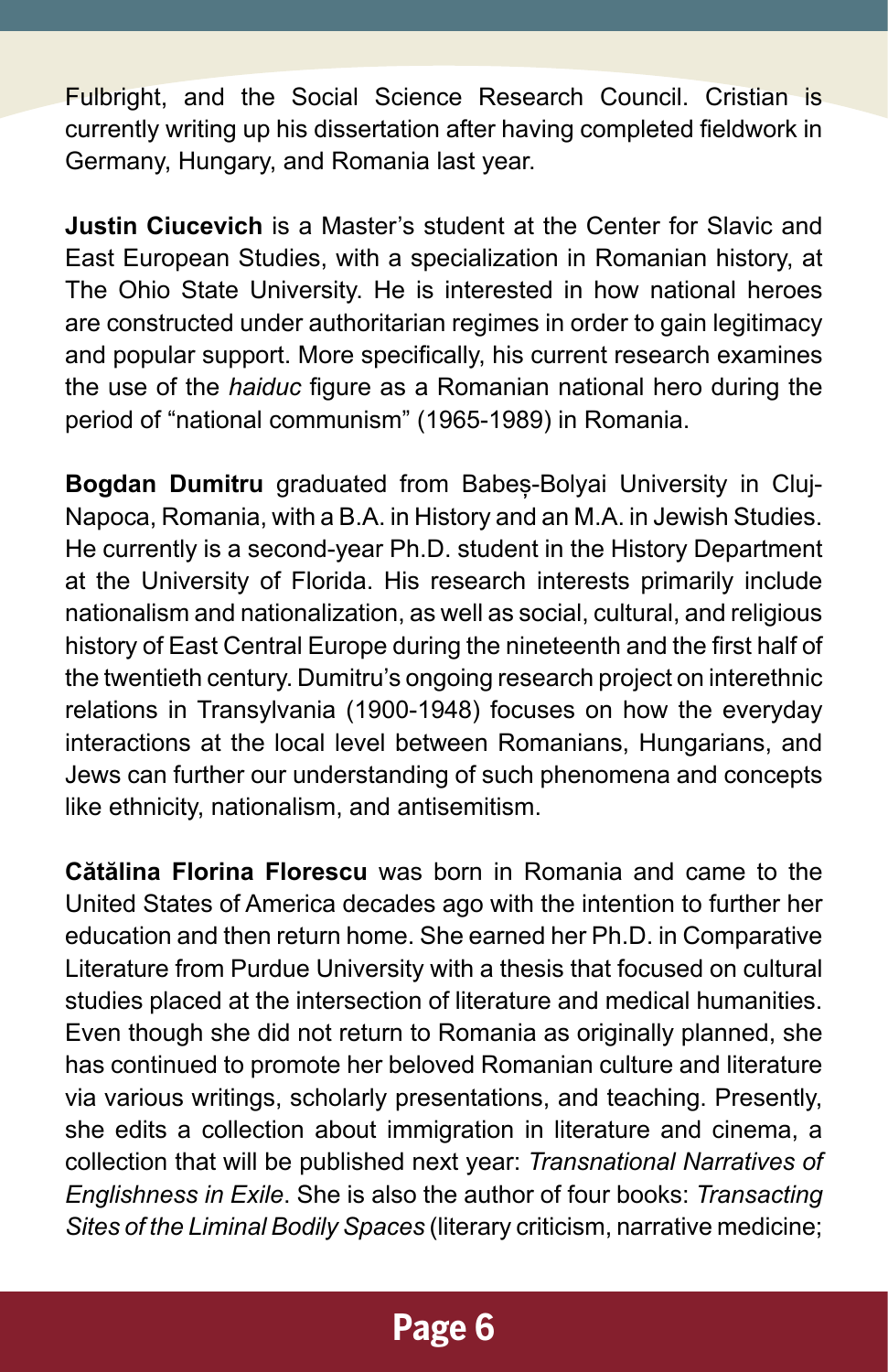human body); *Disjointed Perspectives on Motherhood* (mothers in literature & motion picture; feminist criticism); *Inventing Me/Exerciții de retrăit* (memoir); and *Plays*. More information about her scholarship can be found here: http://www.catalinaflorescu.com/. At Pace University in Manhattan, she teaches Romanticism and the Modern World, The Individual and Society; 21st Century Dramatic Texts as Inter-Cultural Dialogue; Introduction to Cultural Studies; and others.

**Szabolcs László** is a 1st-year Ph.D. student of history at Indiana University, Bloomington. He holds an MA in Nationalism Studies from Central European University (2013), and one in British Cultural Studies from the University of Bucharest (2011). His research interest include: global and transnational history, state socialism, dissent, nationalism, multiculturalism, identity politics. He is also a member of the József Attila Circle Literary Association of Young Writers, and publishes literary reviews and translations.

**Gheorghe Gelu Pacurar** studied history, theology, and Judaism at universities in Romania, Israel, and the United States. He has currently joined the Ph.D. program in the Department of Religious Studies at Indiana University where his primary research interest includes anthropological and historical examination of otherness, church–state relations, the encounter between Eastern Christianity and various religious traditions, and modern East European history.

**Alin Rus** received his Ph.D. in Philology at Babeș-Bolyai University of Cluj-Napoca in 2007 and he is currently a doctoral candidate in Cultural Anthropology at University of Massachusetts Amherst. Since 2000 he has conducted extensive field research in Romania, the Republic of Moldova, and Ukraine, focusing on post-socialist changes, miners' social movements, rural culture transformations under the influence of market economy, labor migration, and state-led heritigization policies. Alin's main work—"*Mineriadele* – Between Political Manipulation and Working Class Solidarity" (Curtea Veche Bucharest, 2007) is a substantial study about Romanian miners' social movements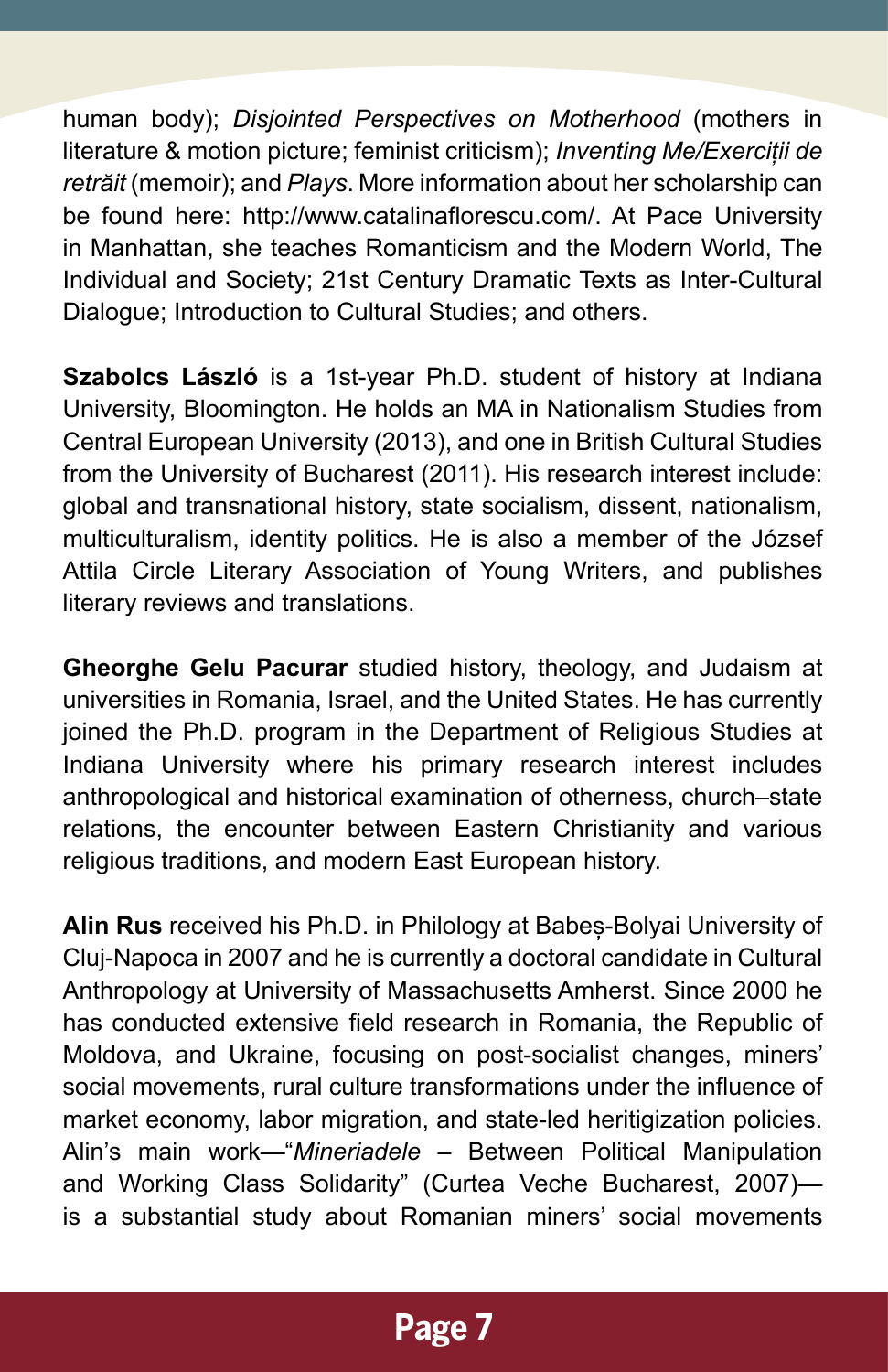after 1989, or the so-called *mineriade*. Alin is currently finalizing his dissertation entitled "Migration and Intangible Cultural Heritage in Postsocialist Rural Romania," in which he analyzes and explains the transformations of rural culture under the influence of labor migration, social inequalities and demographic decline, as phenomena characterizing post-socialist Romanian society.

**Cameron Smith** earned an M.A. in history from Montclair State University in 2016, after retiring from the United States Army. His research focuses on late medieval Romanian military history. As there is little information available in his home country or native language, he has traveled to Romania several times to conduct research and attend Romanian language courses. He is currently working on translating fifteenth century documents from Transylvania into English.

**Karin Steinbrueck** is a Ph.D. candidate in history at Northwestern University, where she earned an MA in History. She also holds an MA in Russian, East European and Eurasian Studies from the University of Illinois at Urbana-Champaign, spent a year in Cluj with a Fulbright Fellowship, and was a Peace Corps Volunteer in Chișinău, Moldova. She plans to defend her dissertation, "Aftershocks: The Ceauşescu Regime, Its Securitate, and Romanian Citizens' Responses to the 1977 Earthquake" in 2017.

**Alex R. Tipei** is a lecturer and Research Associate at the Russian, East European, and Eurasian Center at the University of Illinois. She received her Ph.D. in History from Indiana University-Bloomington in 2016. She also trained at the *École Normale Supérieur*, Paris, the *Institut national des langues et civilisations orientales*, Paris, and the *Institut d'études politiques de Paris*. She is currently revising her first manuscript for publication, tentatively titled *Influence, Development, Civilization: French Soft Power in Early Nineteenth-Century Eastern Europe and the World*. Her research has benefited from the support of a number of fellowships and grants, including a Jacob K. Javits Fellowship, a Doris J. Quinn Dissertation Fellowship, two awards from the American Council of Learned Societies, and a Fulbright Fellowship.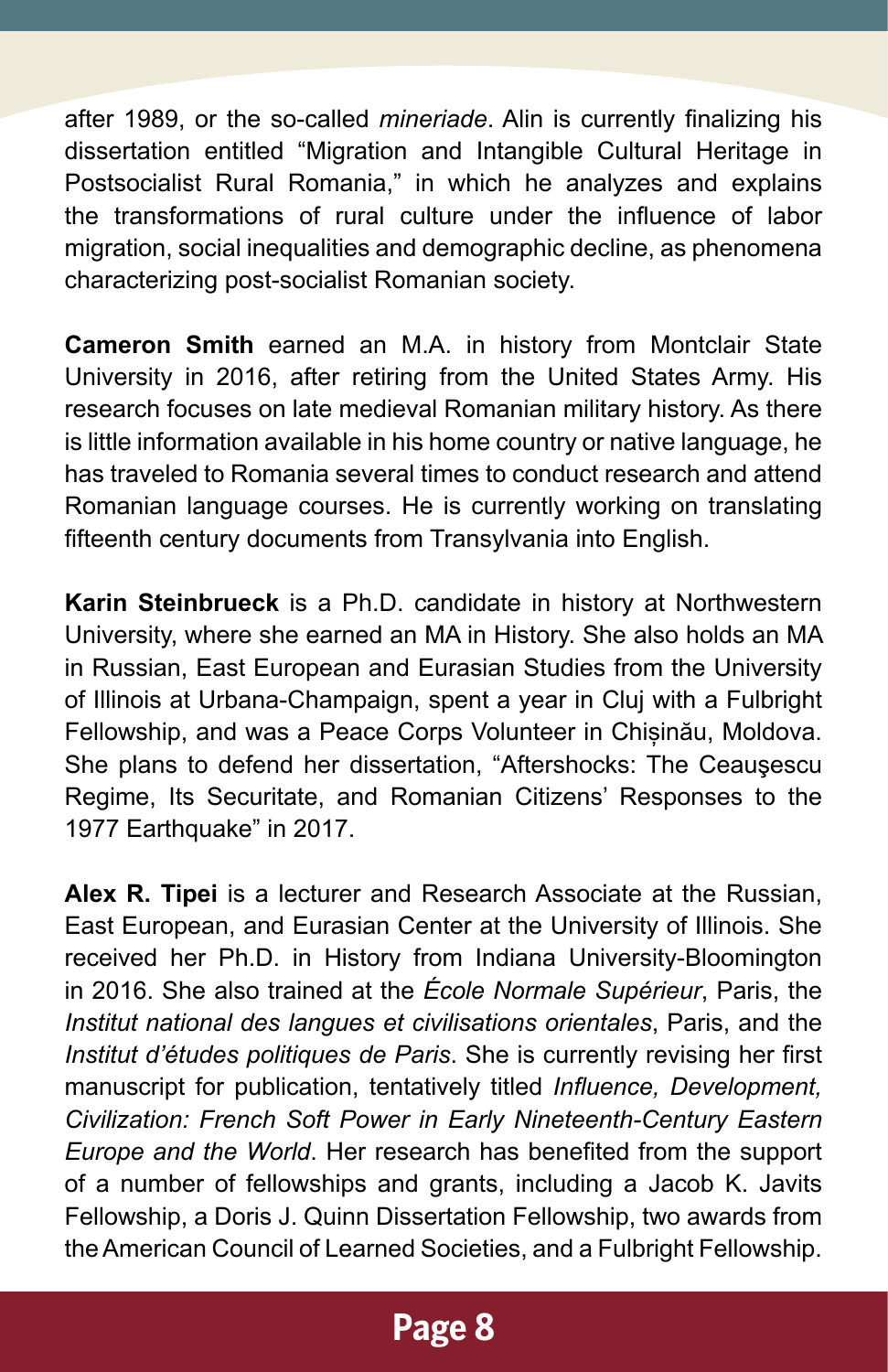## Guest Speaker

#### **Dr. Mihaela Miroiu**

#### **Professor of Political Science, National School of Political Studies and Public Administration, Bucharest, Romania**

Professor Miroiu is a Romanian political theorist and feminist philosopher. She received her Ph.D. in Philosophy from University of Bucharest. Dr. Miroiu has authored twelve books, including *Priceless Women* (2006), *Road to Autonomy: Feminist Political Theories* (2004), and *Convenio: On Women, Nature and Morals*  (1996). She has also edited or co-edited



nine volumes, most of them on feminism and feminist theory.

Dr. Miroiu founded the first gender studies Master's program in Romania in 1998 and helped to organize one of the earliest independent women's nongovernmental organizations: AnA – The Romanian Society for Feminist Analyses. She is an expert advisor to both UNESCO and the European Union, and has won international fellowships at Cornell University, Oxford University, and the Central European University in Budapest. She was also a Fulbright recipient and was resident in the Department of Political Science at Indiana University, Bloomington in 2003- 2004.

In 2010, the U.S.-based Association of Women in Slavic Studies awarded her its Outstanding Achievement Award for her accomplishments as a philosopher and her mentorship of a new generation of young Romanian feminists. The European Institute for Gender Equality also featured her in its "Women Inspiring Europe" 2011 calendar.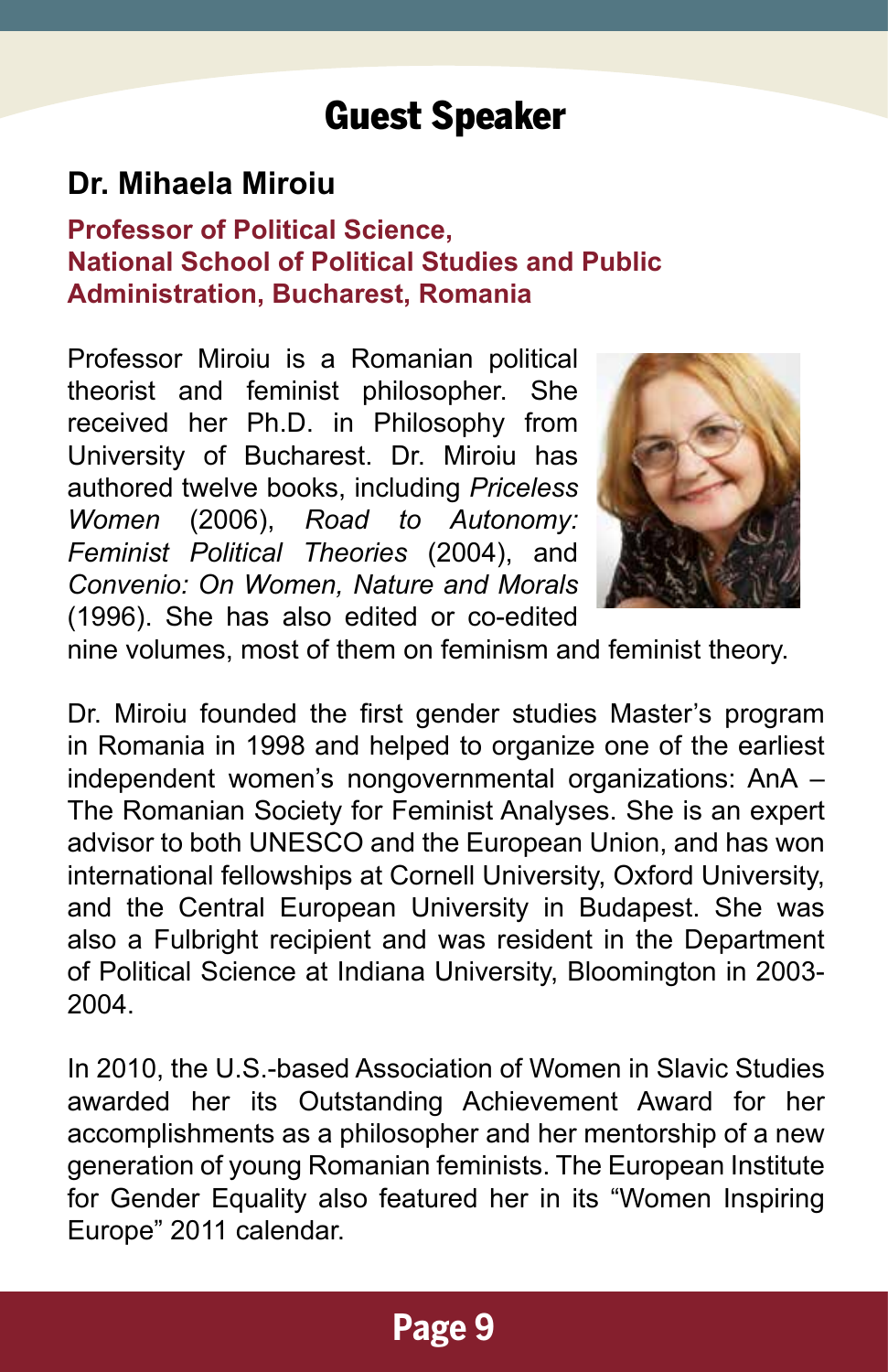#### **Selected Publications**

• "What is Left from Democracy? Electoralism and Populism in Romania" in *Perspective Politice*, Vol. IV, Nr. 2, December, pp. 7-22, 2011.

• "Morality in Politics, or the Politics of Morality? "Neo-Purification" in Romania", in Valentin MUREŞAN and Shunzo MAJIMA (Eds), *Applied Etics. Perspectives from Romania,* Hokkaido University Press, 2013.

• "Feminism and Ethical Liberalism: Reflections on Postcommunist Transition", in Vol. *Global Capitalism, Socialist Markets and Feminist Interventions*, Shanghai University, Shanghai, pp. 230- 257, 2014.

• "On Women, Feminism and Democracy", in Stan, Lavinia, Diane Vancea (Eds.), *Post-Communist Romania at Twenty-Five. Linking Past, Present and Future*, Lexington Books, New York, pp. 83-102, 2015.

## Acknowledgments

We thank our sponsors, Indiana University Funding Board, the Department of Political Science, and the Department of Gender Studies.

We extend our gratitude to Professors Maria Bucur-Deckard, Christina Zarifopol-Illias, Aurelian Crăiuţu and Jeffrey Isaac, as well as to Elena Popa, Szabolcs László, and Shaun Williams.

Program planning and logistics by Elena Popa. Posters and program booklet designed by Shaun Williams.